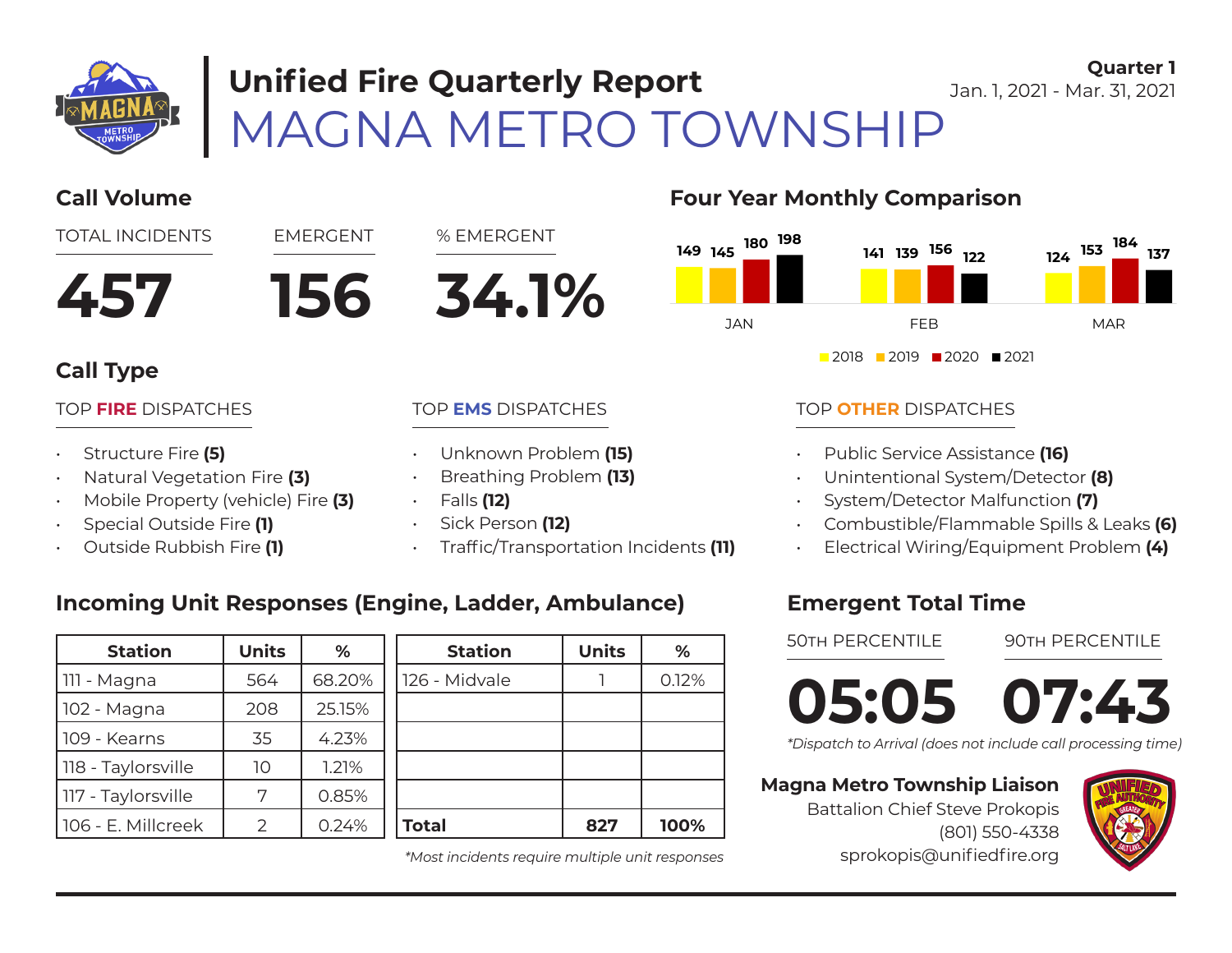## **UFA CALL TYPE January 1 to March 31 2021**





## **Magna Metro Township**

 $0.3$  0.5 1 Mile 0



4/12/2021